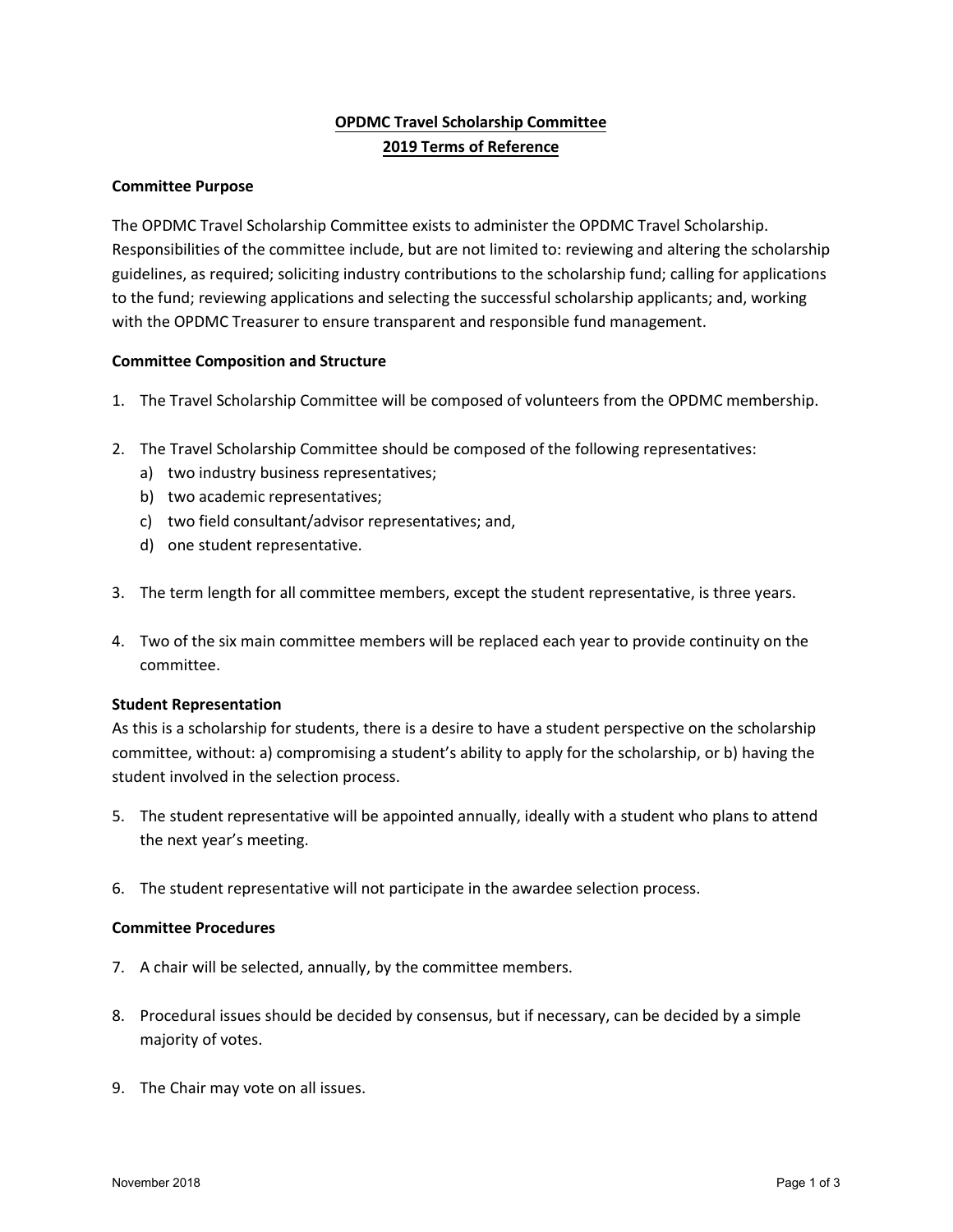## **Donations to the Scholarship**

- 10. Donations for the scholarship will be accepted in any amount.
- 11. Donations will be accepted until one week after the Scholarship application deadline to allow sufficient time for the committee to calculate the total scholarships available for that year and arrange for donor recognition.
- 12. Donations to the travel scholarship will be recognized in the conference program, as well as in the opening and closing business meetings.
- 13. Donations will be recognized in the following categories:
	- a) Bronze up to \$250 b) Silver - \$251-500
	- c) Gold \$501 and up
- 14. If enough qualified students have applied, the entirety of that year's donations will be awarded.
- 15. If there are not enough applicants, or the committee otherwise deems it necessary, donations may be carried over to a future year in accordance with the financial requirements of the OPDMC and its not-for-profit status.

#### **Scholarship Details**

- 16. The number and value of scholarships awarded each year will be based on the amount of donations received in that year.
- 17. A student who received a scholarship in one year may reapply and receive a scholarship in subsequent years.
- 18. Scholarship amounts may vary based on the travel costs of the student—that is a student from the east may be awarded more than a student from the west.
- 19. Scholarship awardees must present either a poster or oral presentation at the conference.
- 20. Awardees must attend the full conference to receive their scholarship funds.
- 21. Cheques will be handed out at the closing business meeting.

## **Awardee Selection**

22. All student applications should be submitted to the designated scholarship email address.